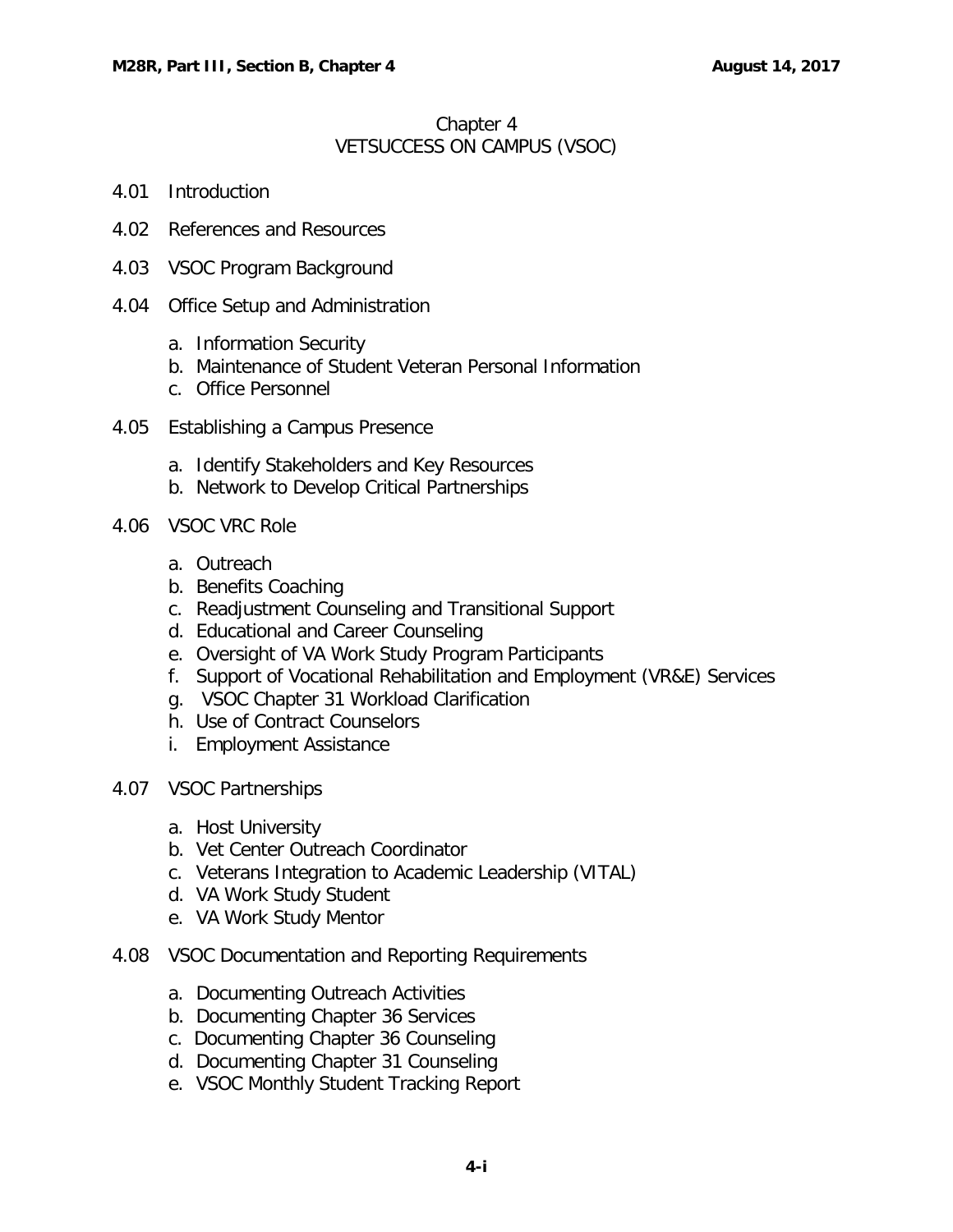4.09 [Program Management and Oversight](#page-19-0)

- a. [Personnel Management](#page-19-1)
- b. [Staff Development and Training](#page-19-2)

Appendix O. VA Forms

Appendix BK. VetSuccess on Campus (VSOC) Vocational Rehabilitation Counselor (VRC) /Counseling Psychologist (CP) National Performance Standards

Appendix BM. VA Work Study Mentor Position Description

Appendix BV. Chapter 36 Checklist

Appendix BY. Educational/Vocational Assessment Narrative Template

Appendix BZ. Educational/Vocational Career Counseling Narrative Template

Appendix CA. Guidance Document for 28-8606, Notes from Counseling and Next Steps (CH36)

Appendix CB. Goal Mapping Handouts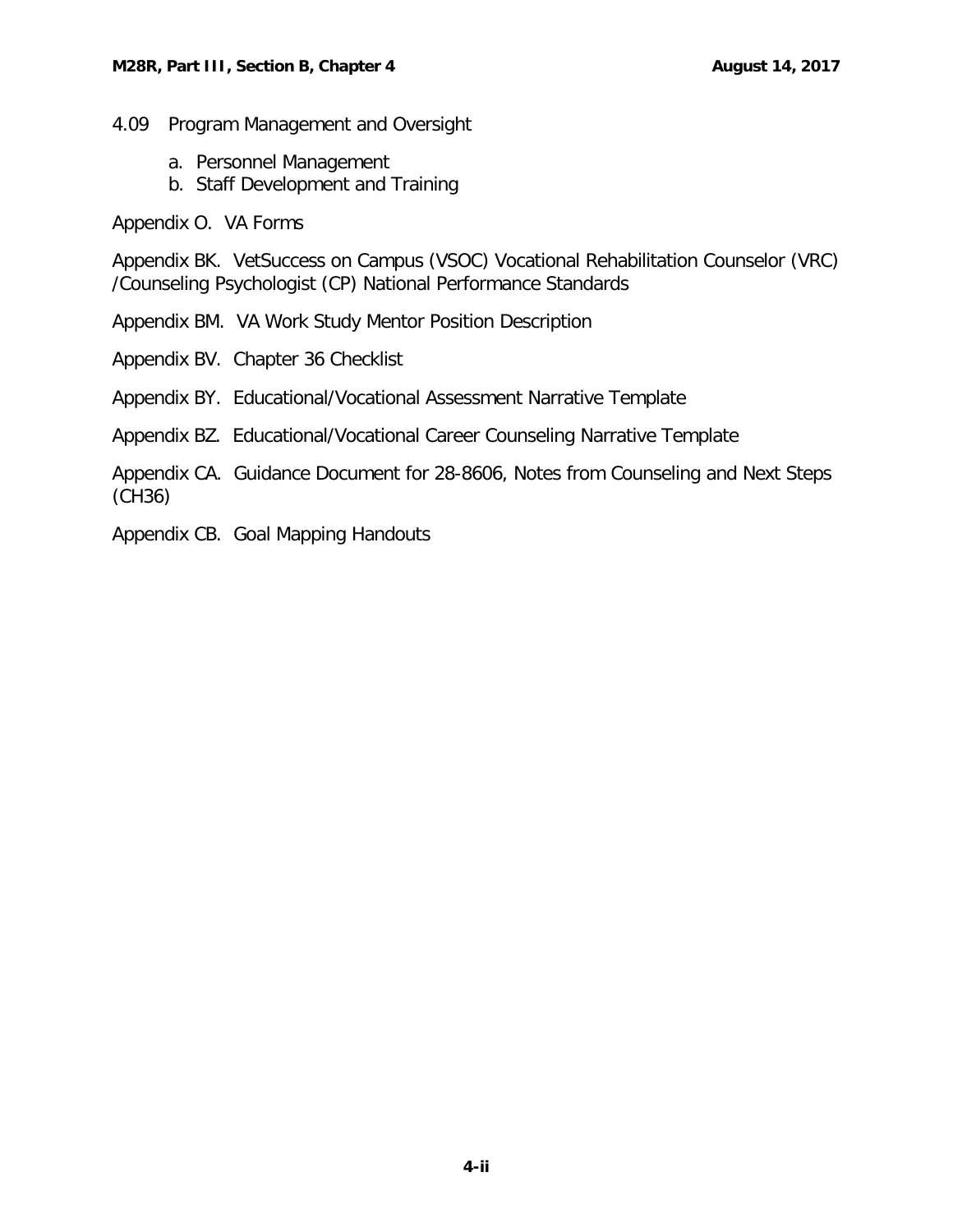### Chapter 4 VETSUCCESS ON CAMPUS (VSOC)

#### <span id="page-2-0"></span>4.01 Introduction

The VetSuccess on Campus (VSOC) program is a collaborative effort between the host university and the United States Department of Veterans Affairs (VA). The VSOC program aims to help student Servicemembers, student Veterans, and their eligible dependents succeed in completing their educational program and preparing them to enter the labor market in viable careers through a coordinated delivery of on-campus benefits assistance and counseling. VSOC VRCs are Vocational Rehabilitation Counselors (VRC) who brings years of experience to the program to provide educational and vocational counseling services under the authority of title 38 of the United States Code (U.S.C.) section 3697A. VSOC VRCs have a unique role in providing vocational rehabilitation services on college or university campuses instead of a regional or out based Vocational Rehabilitation and Employment (VR&E) office. This chapter covers the background of the program, the role of the VSOC VRC, program partnerships, reporting and documentation requirements, and maintenance of students' information.

### <span id="page-2-1"></span>4.02 References and Resources

| Laws:           | 5 U.S.C. 552a, the Privacy Act of 1974<br>38 U.S.C. 3697A<br>42 U.S.C. 12571<br>Public Law 104-191, the Health Insurance Portability and<br>Accountability Act of 1996 (HIPAA)                                                                      |
|-----------------|-----------------------------------------------------------------------------------------------------------------------------------------------------------------------------------------------------------------------------------------------------|
| VA Forms (VAF): | VAF 22-1990, Application for VA Education Benefits<br>VAF 28-1902n, Counseling Record – Narrative Report<br>(Supplemental Sheet)<br>VAF 28-8606, Notes from Counseling and Next Steps<br>VAF 28-8832, Educational/Vocational Counseling Application |
| References:     | Records Control Schedule (RCS) VB-1, Part I, Section VII,<br>07-701.000.                                                                                                                                                                            |
| Websites:       | www.benefits.va.gov/gibill<br>www.benefits.va.gov/gibill/survivor_dependent<br>assistance.asp<br>www.benefits.va.gov/gibill/workstudy.asp<br>www.benefits.va.gov/vocrehab/index.asp<br>www.myhealth.va.gov                                          |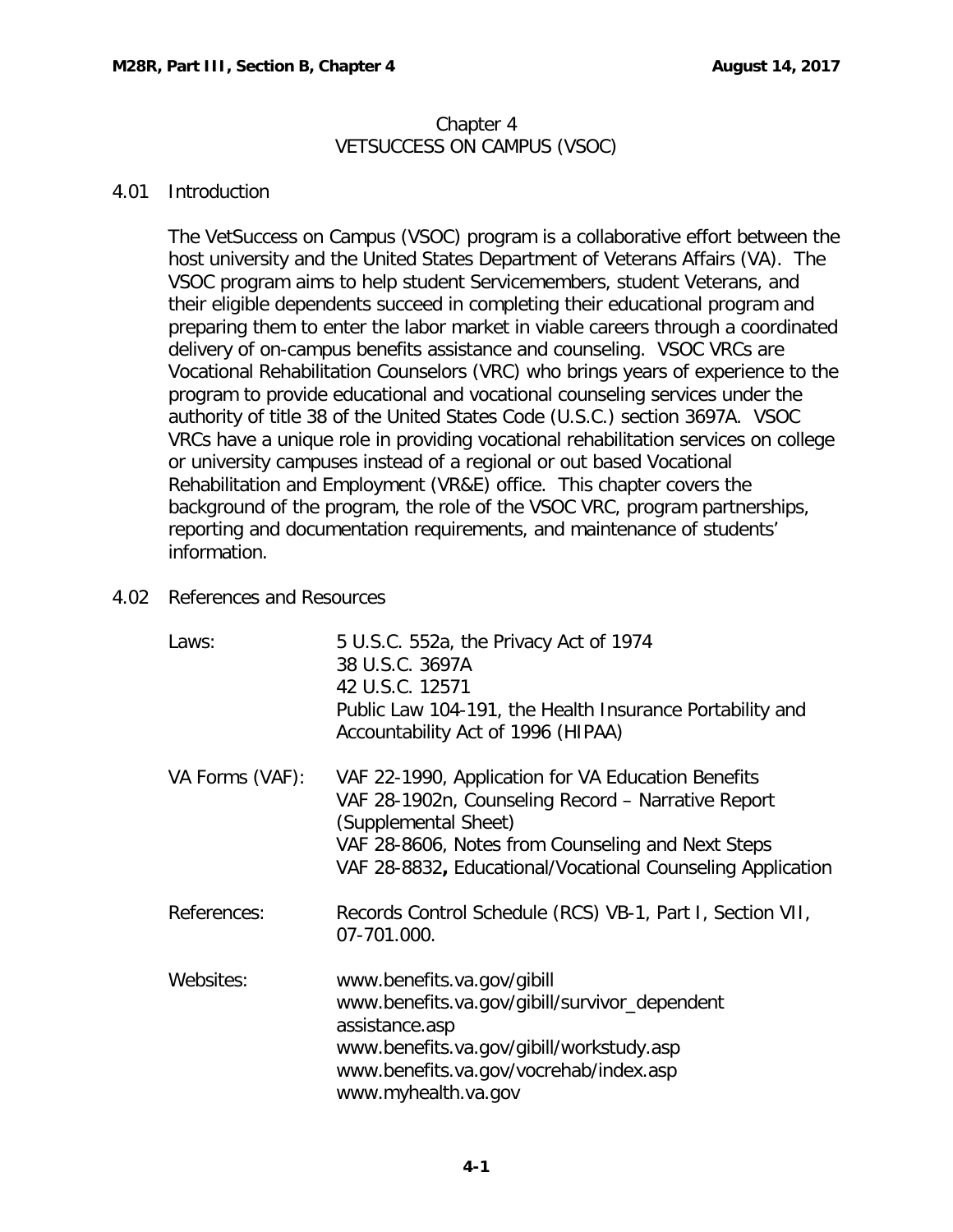[www.benefits.va.gov/vocrehab/vsoc.asp](http://www.benefits.va.gov/vocrehab/vsoc.asp) [www.finaid.org/otheraid/partnerships.phtml](http://www.finaid.org/otheraid/partnerships.phtml) [www.ebenefits.va.gov](http://www.ebenefits.va.gov/) [www.mentalhealth.va.gov/studentveteran/vital\\_programs.asp](https://www.mentalhealth.va.gov/studentveteran/vital_programs.asp)

### <span id="page-3-0"></span>4.03 VSOC Program Background

The VSOC program began as a pilot program in June 2009 at the University of South Florida in Tampa, Florida. By the end of Fiscal Year (FY) 2013, the program expanded to provide on-campus counseling at 94 colleges and universities across the United States. A listing of current VSOC sites and VSOC VRC contact information is maintained at [www.benefits.va.gov/vocrehab/vsoc.asp](http://www.benefits.va.gov/vocrehab/vsoc.asp)

A VRC is assigned to at least one college or university campus in each of the nation's five districts. VSOC VRCs assist student Servicemembers, Veterans, and dependents (SM/V/D) in resolving VA benefit issues that may impact their ability to complete their educational program. VSOC VRCs also provide vocational testing; referrals to VA and community resources; and career, academic and adjustment counseling to resolve problems that may interfere with a student SM/V/D's ability to complete a training program and secure employment.

Strong partnerships and a well-developed network of resources allow the VSOC VRC to offer the full scope of services required to deliver timely and effective assistance to student SM/V/D. The VSOC program is supported by partnerships with the host university; on-campus programs and services; the Vet Center; local Veterans Benefits Administration (VBA) and Veterans Health Administration (VHA) contacts; the Veterans Integration to Academic Leadership (VITAL) program; VA Work Study participants; community service providers; and prospective employers.

# <span id="page-3-1"></span>4.04 Office Setup and Administration

The VSOC VRC plays an important role in improving the coordination of services between student SM/V/D, VA, and the educational facility. Thus, VSOC VRCs are assigned to work on campus and within close proximity to the existing SM/V/D support services offered by the host university. The VSOC VRC should be provided a dedicated office space with access to Information Technology as noted in the Memorandum of Understanding (MOU) between the Host University and VA.

# <span id="page-3-2"></span>a. Information Security

The VSOC VRC must have access to VBA applications via remote access to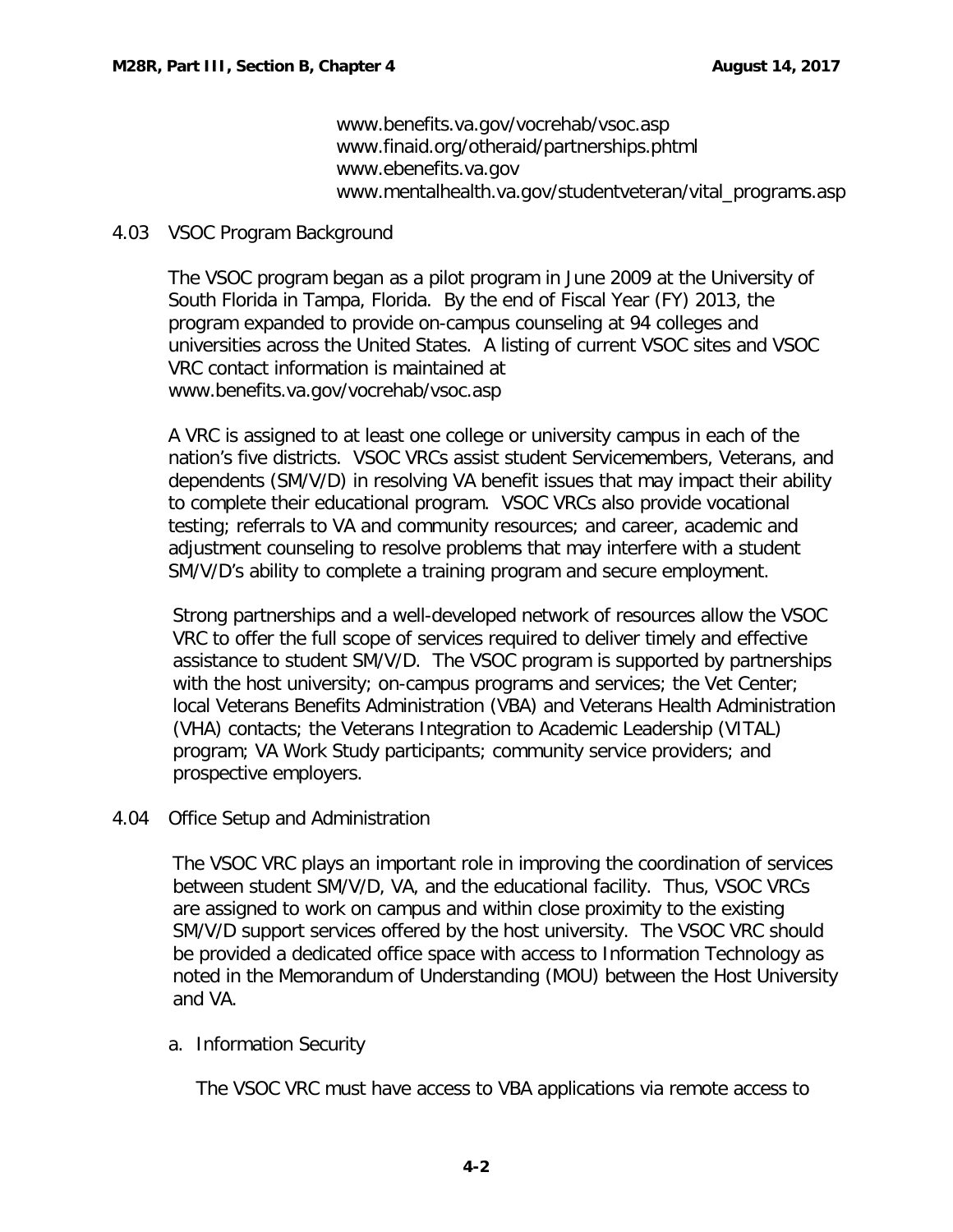the VA network. The VSOC VRC, as an employee of VA, should abide by the VA Rules of Behavior, and take every precaution to ensure that Personally Identifiable Information (PII) is fully protected. Written documents must be secured in locked file cabinets accessible only to the VSOC VRC. These file cabinets should be provided by the host campus. If the host campus is unable to provide file cabinets, the local VA Regional Office (VARO) should provide them. Computer systems must be locked when the VSOC VRC is not within the vicinity, and email communications containing PII must be encrypted.

The VSOC VRC must have access and be authorized to view Veteran and eligible beneficiary records to provide benefits counseling to recipients of benefits under Chapters 18, 30, 31, 32, 33, 34, 35, and 36 of title 38 U.S.C., and Chapters 1606 and 1607 of title 10 U.S.C. See M28R.VII.A.4 for benefit descriptions for each of these benefit chapters.

The VSOC VRC must have access to the following VA applications:

- Virtual Private Network (VPN) provides remote access to VA server.
- Corporate WINRS (CWINRS) –VR&E case management system for Chapter 31, Chapter 36, Chapter 35, and Chapter 18 records.
- Long Term Solution (LTS) system for Chapter 33 award processing and benefit delivery.
- Veterans Services Network (VETSNET) Share application utilized by VBA staff to track claims and access the Beneficiary Identification and Records Locator System (BIRLS); Compensation and Pension Master Records; Pending Issue File (PIF); Payment History File (PHF); Corporate database; Social Security Administration (SSA); and Control of Veterans Record System (COVERS) records.
- Customer Relationship Management Unified Desktop (CRM-UD) application utilized by VBA call center staff that provides a centralized view of 11 different VA systems.
- Compensation and Pension Record Interchange (CAPRI) access to Veteran VA medical records.
- Veterans Benefit Management System (VBMS) new web based claims processing system for VBA.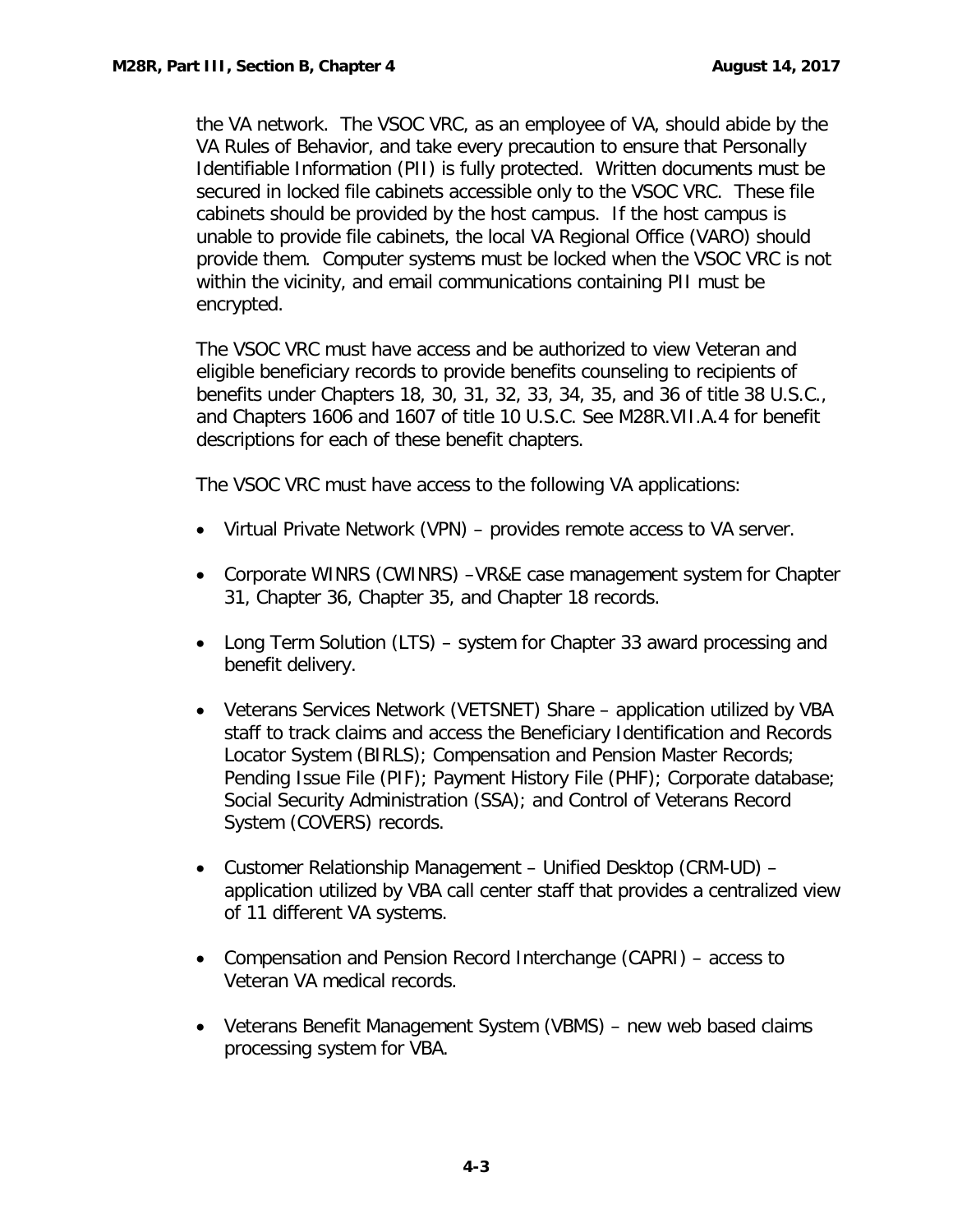- Oracle Business Intelligence Enterprise Edition (OBIEE) a suite of reports for VR&E workload at the national and local level.
- Web Enabled Approval Management System (WEAMS) database of approved training facilities, facility codes, and contact information.
- <span id="page-5-0"></span>b. Maintenance of Student SM/V/D Personal Information

An official manila VA folder must be established at the time of the first oneon-one contact with a student SM/V/D. The folder must include documentation that outlines the services provided, issues requiring follow-up, and actions taken to resolve concerns and identification of desired student SM/V/D goals. All official student SM/V/D tracking documents or claimsrelated documents must be kept in an individual manila folder and annotated with the student SM/V/D's name and claim number. All manila folders will be stored in locked file drawers specifically provided for VSOC VRCs. All information from interviews, counseling, testing, and assessments will be secured and will be shared only with documented consent from participants, in accordance with Public Law 104-191, the Health Insurance Portability and Accountability Act of 1996 (HIPAA); the Privacy Act of 1974; and other applicable regulations. See M28R.II.A.2 and M28RII.A.5 for additional information on employee access to PII and security requirements for VA folders containing PII.

If basic eligibility for Chapter 36 benefits is not confirmed, the VSOC must not process the application in CWINRS, or provide Chapter 36 Services or Chapter 36 Counseling. If an associated VA claims folder exists, the VSOC VRC must forward all materials, including the application and copies of any communications with the claimant, to the Veterans Service Center (VSC) for inclusion in the individual's claims folder. If no claims folder exists, the VSOC VRC must maintain the application and copies of any communications in a locked cabinet for audit and record keeping for no less than one year, in accordance with the Records Control Schedule (RCS) VB-1, Part I, Section VII, 07-701.000.

<span id="page-5-1"></span>c. Office Personnel

It is recommended that, at a minimum, each VSOC program office should consist of a VSOC VRC, full or part-time VA Vet Center Outreach Coordinator, and a VA Work Study student.

<span id="page-5-2"></span>4.05 Establishing a Campus Presence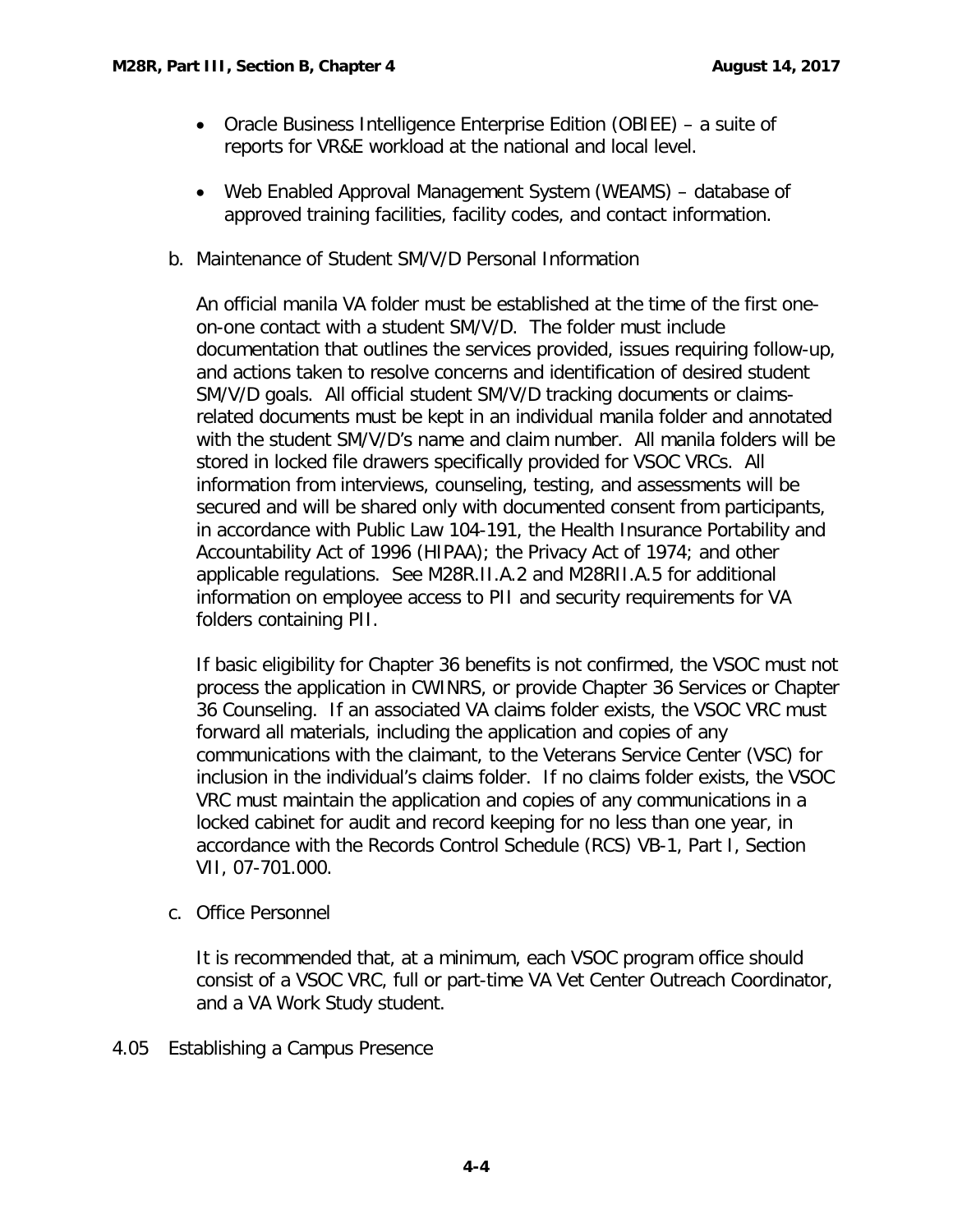It is important that the VSOC program becomes an integrated part of the campus and the surrounding community. The VSOC VRC is expected to perform the actions listed below.

<span id="page-6-0"></span>a. Identify Stakeholders and Key Resources

The VSOC VRC must explore the campus and community to identify the key stakeholders and. Contact information should be established and kept up-todate for each campus and community resource. The VSOC VRC should make initial contacts with each of these key resources:

- VA/VBA Contacts VHA Patient Services, Vet Centers, VBA business lines, and Veteran service organizations.
- Campus Contacts Veteran certifying official; student and Veteran organizations, such as Student Veterans for America; and campus departments, such as Student Counseling Center, Career Center, Veterans Resource Centers, etc.
- Community Contacts local social service organizations and local and state government agencies.
- <span id="page-6-1"></span>b. Network to Develop Critical Partnerships

Establishing, maintaining, and strengthening strategic partnerships is vital to building an effective VSOC program. Successful networking and partnership activities are necessary, not only to market the program, but also to improve the capacity of the VSOC VRC to make the full scope of services available to student SM/V/Ds. The VR&E Officer is responsible for ensuring that successful partnerships are maintained.

To achieve a sustainable campus presence, the VSOC VRC must routinely engage all levels of stakeholders by communicating frequently; building twoway communication; enhancing customer service beyond the standard; and attending special events on campus in order to maintain and strengthen partnerships.

### <span id="page-6-2"></span>4.06 VSOC VRC Role

A VSOC VRC is the on-campus face of VA. As such, he/she is tasked with carrying out the mission of VA. The VSOC VRC is expected to understand the mission, vision, and values of the VA, and to represent the VA with professionalism. The VSOC VRC is responsible for promoting positive and helpful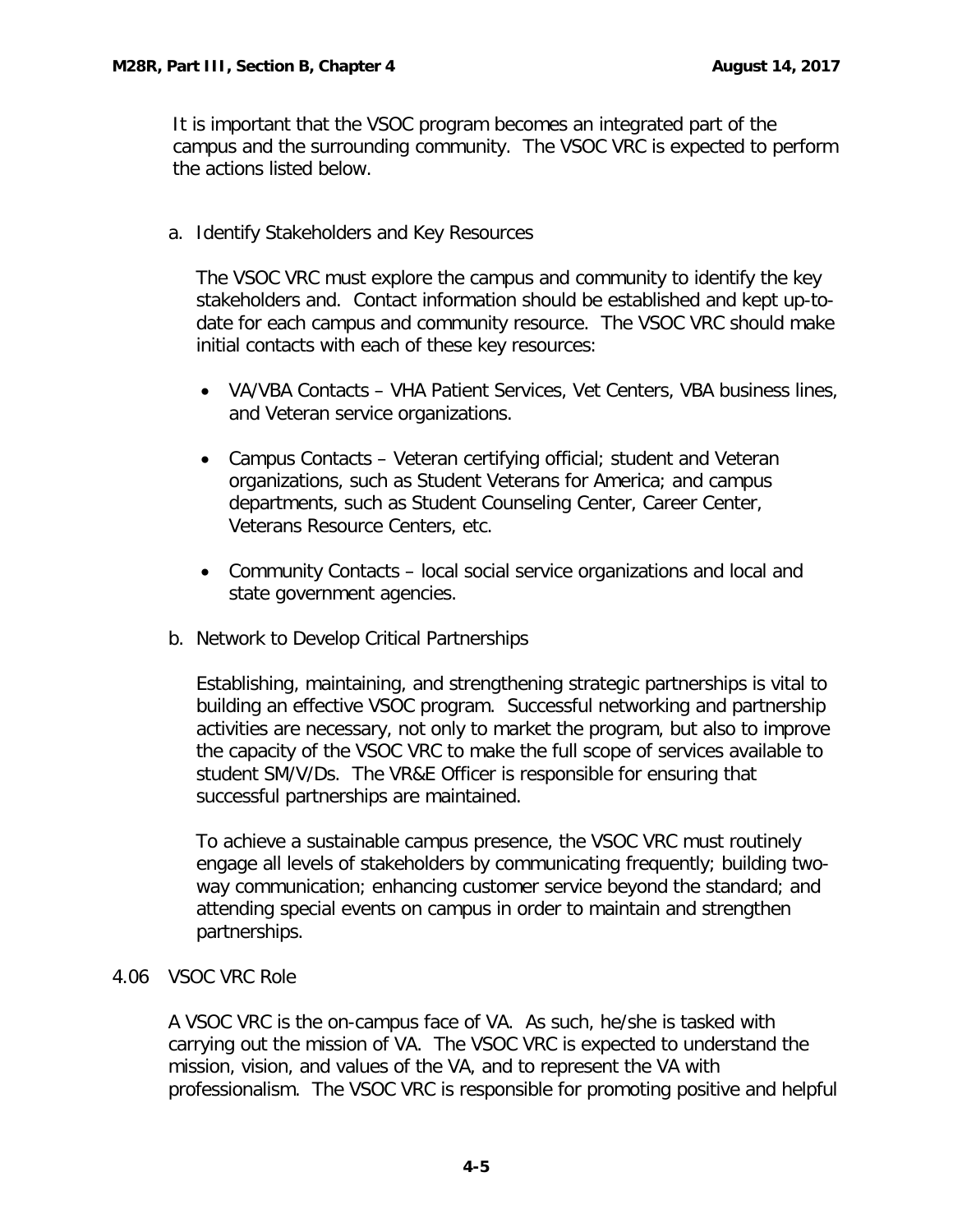relationships with internal and external customers that support the VA mission. The VSOC VRC must provide technical expertise, open communication, and assistance with identifying problems and offering solutions. When performing official duties or attending events as a representative of VA, the VSOC VRC must be a strong advocate for VA by providing positive information that promotes VA programs and must have the ability to effectively communicate in a courteous and timely manner with student SM/V/D, faculty, and host institution administrative staff members.

The VSOC VRC must reach out to all student SM/V/Ds to the maximum extent possible to provide information about and access to VA benefits and services. As such, the VSOC VRC must have a working knowledge of all VA programs and benefits. This knowledge will come from a combination of prior experience as a VR&E VRC; trainings assigned in the Talent Management System (TMS); and attendance at national training sessions conducted by VR&E Service. VSOC VRCs must also have access to VA benefits experts who are available to assist them in effectively resolving any VA benefit issues impacting student SM/V/Ds. The VSOC VRC serves as a liaison with school officials and represents VA on all matters under VA's jurisdiction.

The role of a VSOC VRC is different than that of a traditional Chapter 31 VRC. Thus, separate performance standards are established to measure the success of the VSOC program, as noted in Appendix BK.

The primary functions of the VSOC VRC are highlighted below.

<span id="page-7-0"></span>a. Outreach

Effective outreach and motivational activities are critical to the success of the VSOC program. The VSOC VRC must actively seek out student SM/V/Ds to inform them of the wide range of potential services available to them and how to access these services. Ongoing efforts must be sustained to encourage all student SM/V/Ds to seek out the VSOC VRC for assistance in resolving any issues impacting their educational progress. Outreach activities may include, but are not limited to, the following:

- Outreach to all student SM/V/Ds via new student orientations, Veteran expos, career day events, workshops, and job fairs.
- Outreach, advocacy, educational and liaison activities directed at host university officials and the greater campus community for the purpose of raising awareness of student SM/V/Ds' issues and needs, and coordinating on-campus solutions.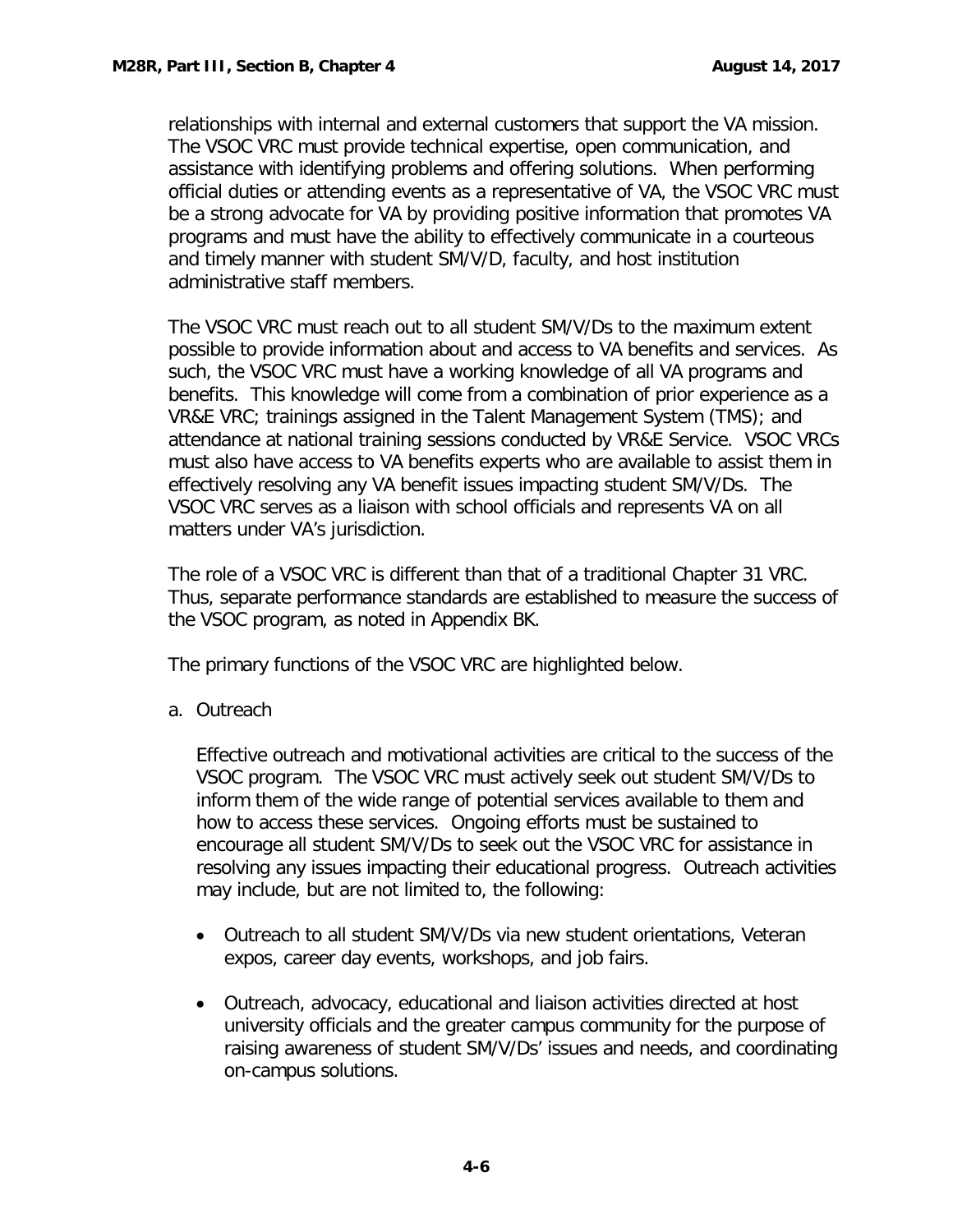- Providing in-service trainings to campus officials to enhance the campus environment for student SM/V/Ds.
- Partnering with on-campus career centers, local Disabled Veterans Outreach Program (DVOP) Specialists, Local Veterans Employment Representatives (LVER), VA employment programs, and others to provide job search and job placement services.
- Coordination with on-campus Veterans groups and national Veterans groups, such as Student Veterans of America.
- Assisting in the coordination of services offered by on-campus programs, such as tutoring/learning center assistance; mentoring services; students with disabilities services; financial aid; or the controller's office to reduce barriers preventing student SM/V/Ds from completing their educational programs.
- Provide outreach services to student SM/V/Ds who are on academic probation by advising them of available counseling, mentoring, and tutoring services.

The VSOC VRC must also engage in follow-up activities to evaluate the effectiveness of resolutions and to determine the need for further assistance. The VSOC VRC must conduct outreach and follow up in accordance with guidance provided in M28R.III.B.1, to include the appropriate use of social media.

<span id="page-8-0"></span>b. Benefits Coaching

The VSOC VRC is expected to possess a working knowledge of all VA benefits and to develop sufficient contacts and resources to effectively assist student SM/V/Ds with their VA benefits needs. VSOC VRCs may engage in the following types of benefits coaching:

- Assistance in applying for VA benefits and in resolving any individual VA benefit issues.
- Provision of referrals for VA medical and mental health services.
- Transition support, including participation in orientation programs designed for student SM/V/Ds.
- Development of community, on-campus, and VA resources to fill any gaps in needed services to student SM/V/Ds.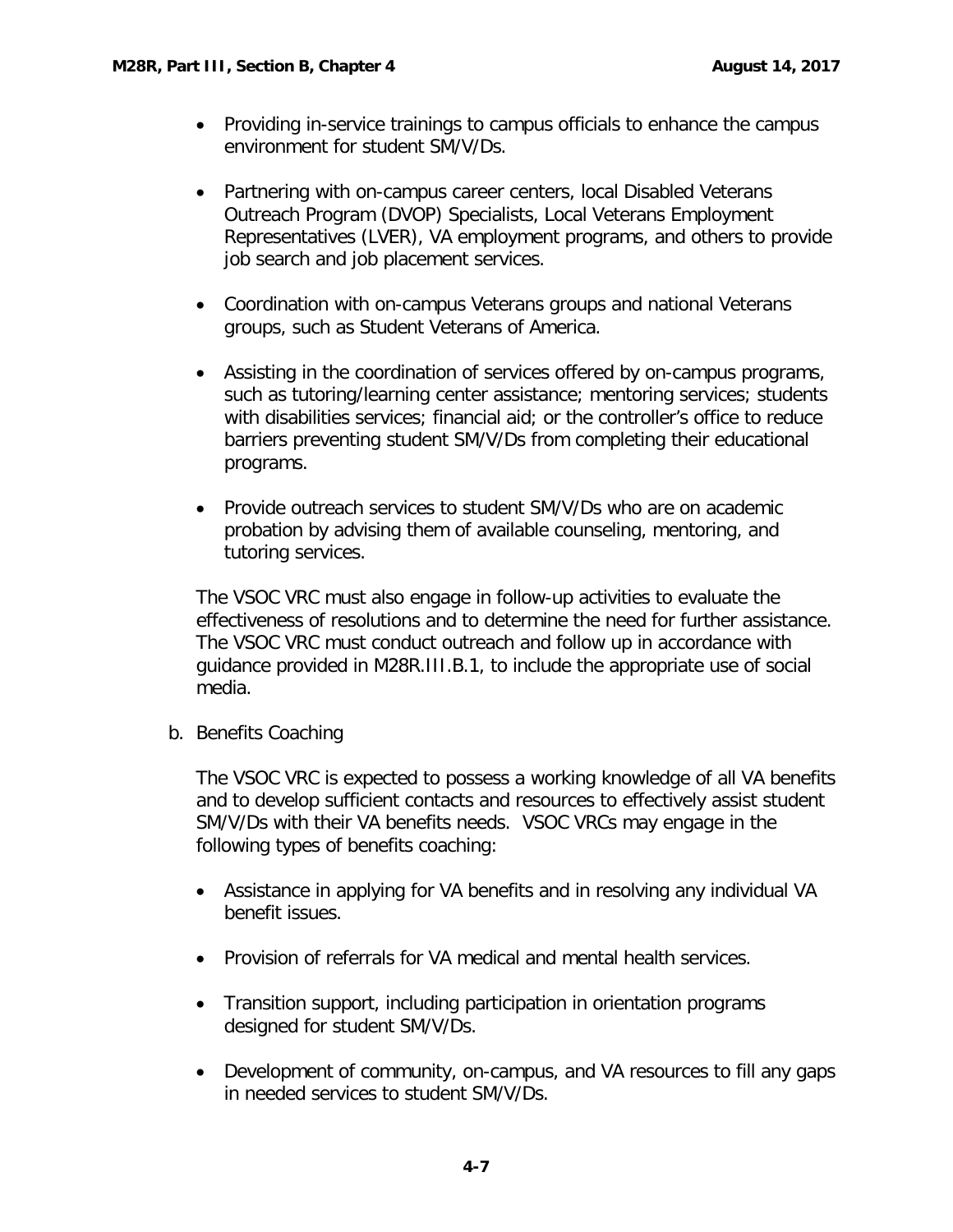Areas of benefits coaching services include all of the following:

- VA Compensation, Education, and VR&E benefits.
- VA Insurance, Pension, Fiduciary, and Loan Guaranty.
- VHA services and referrals.
- Registration and site navigation guidance for [www.eBenefits.va.gov](http://www.ebenefits.va.gov/) and [www.myhealth.va.gov](http://www.myhealth.va.gov/)
- Other related community, state, and government programs.

Note: See M28R.IV.A.4 for additional guidance on eBenefits;M28R.V.A.5 for additional information on the coordination of available medical and dental services through VHA; and M28R.VII.A.4 for additional direction on providing services in conjunction with other VA education benefits and services.

<span id="page-9-0"></span>c. Readjustment Counseling and Transitional Support

The VSOC VRC must be able to assess a student SM/V/D's current circumstances and psychosocial needs in order to provide the most appropriate services. In partnership with the on-campus counseling center, the VA Outreach Coordinator, and other appropriate service providers, the VSOC VRC must assess and address the needs of student SM/V/Ds. The identified needs should be addressed through direct service delivery and/or referral for services, such as adjustment and mental health counseling, to help prevent problems from interfering with the completion of an education program.

Collaboration with other programs and services administered by VA; the host university, e.g. tutoring and learning assistance, students with disabilities services, mentoring services, student health services, financial aid, etc.; and the local community are necessary to ensure that student SM/V/Ds are receiving all needed services and support to successfully transition to the college environment and complete their educational goals.

<span id="page-9-1"></span>d. Educational and Career Counseling

The VSOC VRC must provide educational and career counseling services directly to student SM/V/Ds when requested. Educational and career counseling and services provided under Chapter 36 may include: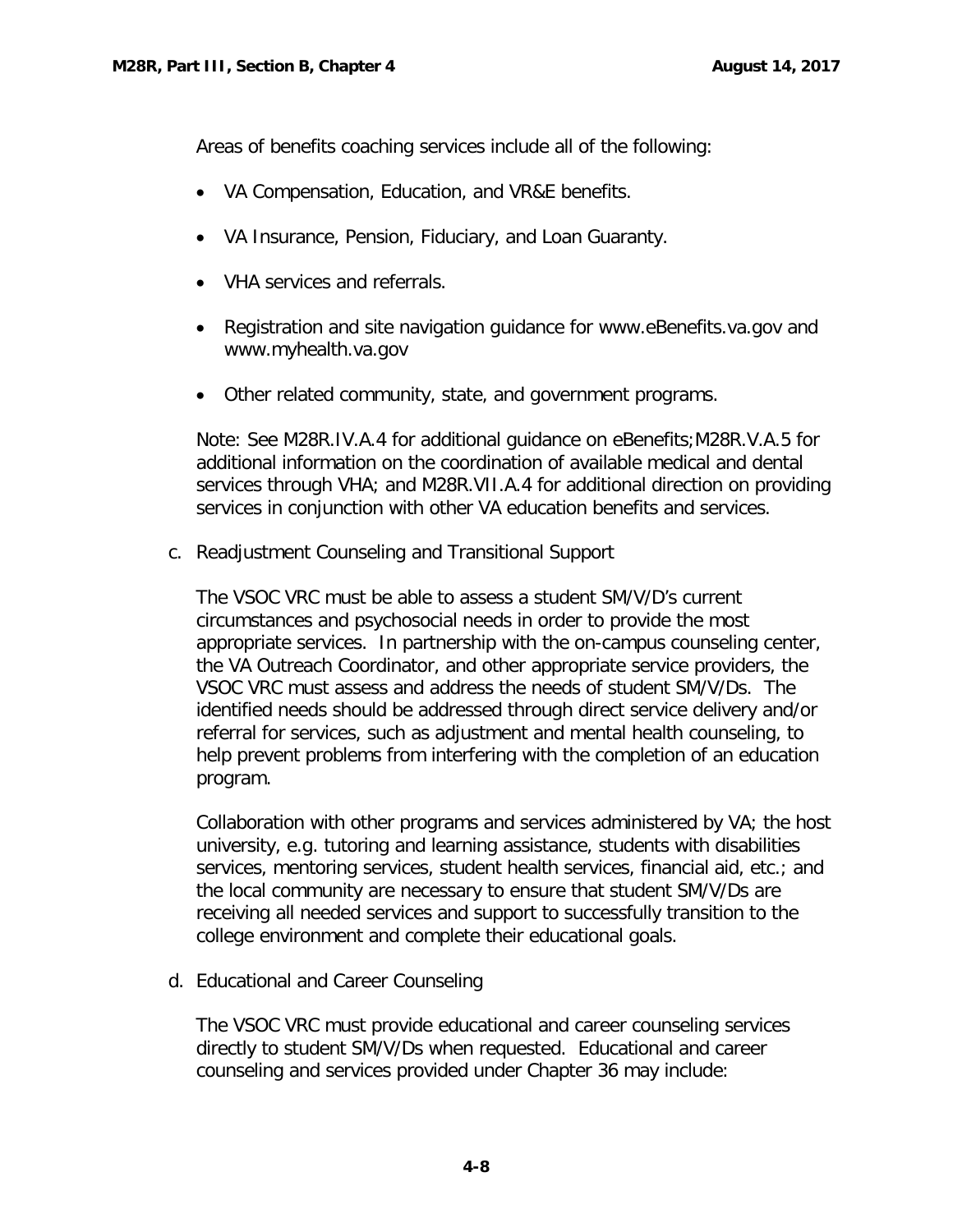- Career assessment and interest and aptitude testing, as described in M28R.IV.B.3.
- Educational and career counseling to choose an appropriate occupation and develop a training program.
- Academic and adjustment counseling to resolve barriers that impede success in training or employment.
- Goal Mapping activities and coaching.
- Review of any applicable articulation agreements. Please see [www.finaid.org/otheraid/partnerships.phtml](http://www.finaid.org/otheraid/partnerships.phtml) for additional information on articulation agreements.

Any individual who wishes to receive Chapter 36 Counseling is required to complete a VAF 28-8832, Educational/Vocational Counseling Application; VAF 22-1990, Application for VA Education Benefits; or an online application submitted through eBenefits. M28R.VII.A.1 specifies the requirements for determining Chapter 36 eligibility; sending CWINRS letters, specifically VR-04, Ed-Voc Counseling Appointment, VR-08, Ch36 - Closed with Counseling, and VR-53, Ch36 – Closed without Counseling; and procedural requirements for processing a Chapter 31 application when an individual has an open application for Chapter 36.

All individuals receiving Chapter 36 Counseling must have an active CWINRS record. All case actions must be documented in CWINRS. Once counseling activities are completed, the VSOC VRC must close the CWINRS record as either "Completed with Counseling" or "Closed without Counseling." If additional Chapter 36 Counseling is needed once the case is closed, a new VAF 28-8832 must be submitted and a new eligibility determination made. If the individual is eligible, the case status must be moved back to Applicant status to provide counseling. The VSOC VRC must document the CWINRS record accordingly.

M28R.VII.A.1 also outlines the requirements for using VAF 28-8606, Notes from Counseling and Next Steps, as well as the Narrative Report, which is completed on VAF 28-1902n or in a CWINRS note, that must be completed for any individual who receives Chapter 36 Counseling. Templates are available to assist with completing VAF 28-8606.

The VSOC VRC is required to provide the individual with three documents as part of a Chapter 36 Counseling "Goal Map" package: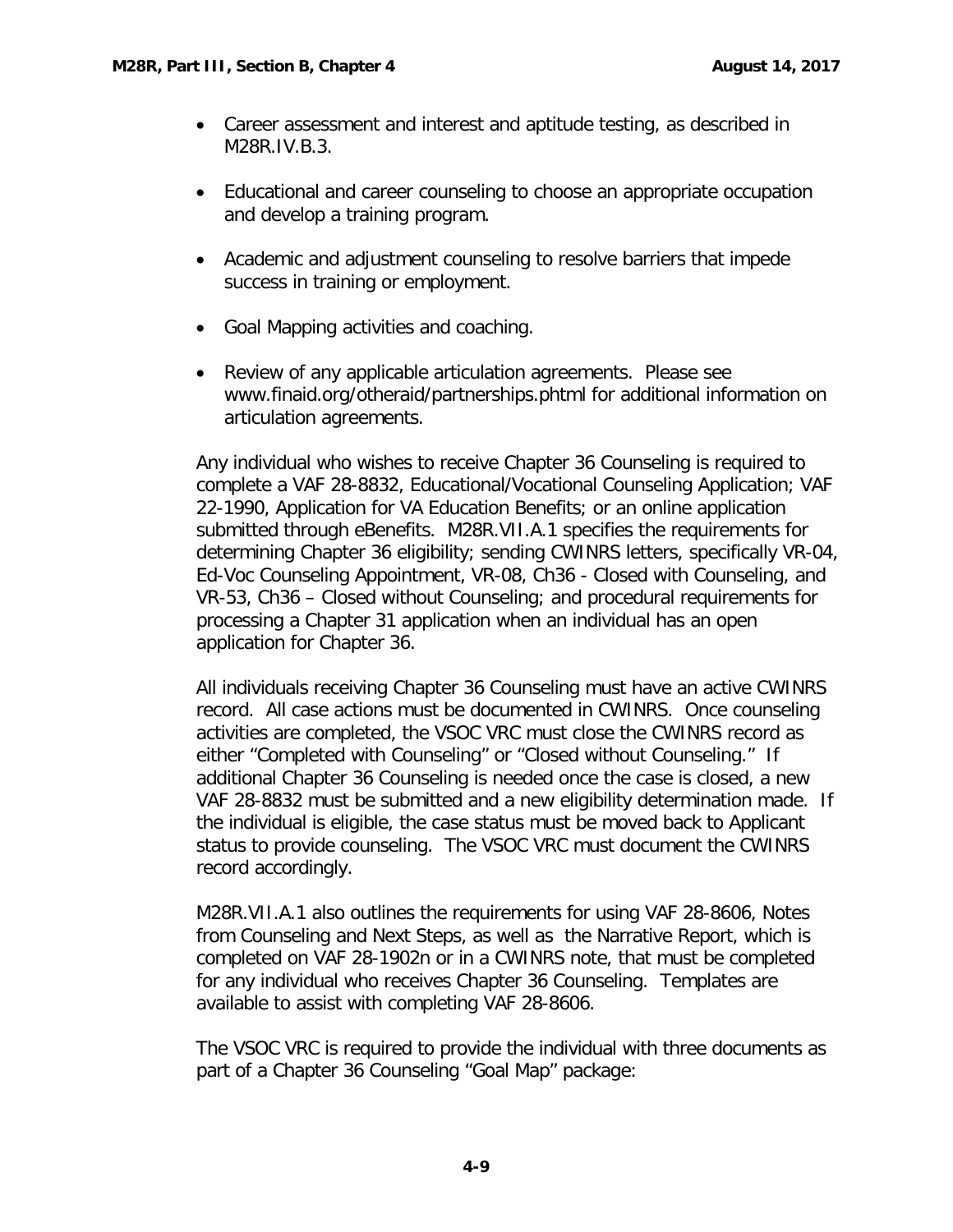- VAF 28-8606, Notes from Counseling and Next Steps.
- Vocational Assessment Summary, which must include, but is not limited to, an analysis and explanation of testing results – do not provide raw test scores; assessment of aptitude, interests, and abilities; employment goals; and training options discussed. See Appendix BY and/or Appendix BZ, as appropriate.
- *'My Transition to School'* or '*My Transition to the Workforce'* Handout, Appendix CB, which serves as a resource tool for individuals transitioning into school or the workforce and provides a notes/contacts section for the individual to notate contacts and information gathered.

To ensure Chapter 36 benefits are provided consistently to each eligible applicant, the Chapter 36 Checklist (Appendix BV) must be used by the VSOC VRC to document the counseling and/or services provided. If a CWINRS record exists, the information in the checklist may be copied into a CWINRS note; or the VRC may complete a hard copy of the Chapter 36 Checklist, which must be placed in the file. The checklist is a tool for use by the VSOC VRC, and should not be provided to the individual receiving Chapter 36 benefits.

Follow-up contacts with student SM/V/Ds and other service providers are equally important to ensure that required services are delivered and to determine the need for further services.

For additional information on these processes, see Appendix CA, Guidance Document for VAF 28-8606, Notes from Counseling and Next Steps (CH36); Appendix BY, Educational/Vocational Assessment Narrative Template; and Appendix BZ, Educational/Vocational Career Counseling Narrative Template.

<span id="page-11-0"></span>e. Oversight of VA Work Study Program Participants

The VSOC VRC must refer qualified student Servicemembers and Veterans (SM/V) for VA Work Study student and Work Study Mentor positions on campus. VSOC VRCs should utilize VA Work Study students to provide clerical support to assist in office management activities. The VSOC VRC is responsible for selecting a qualified VA Work Study student and providing training and oversight to fulfill the VSOC program. VSOC VRCs must provide guidance and technical support to the VA Work Study student on VSOC program issues, sign, and submit the Work Study student's time sheet to the appropriate VA Regional Processing Office (RPO).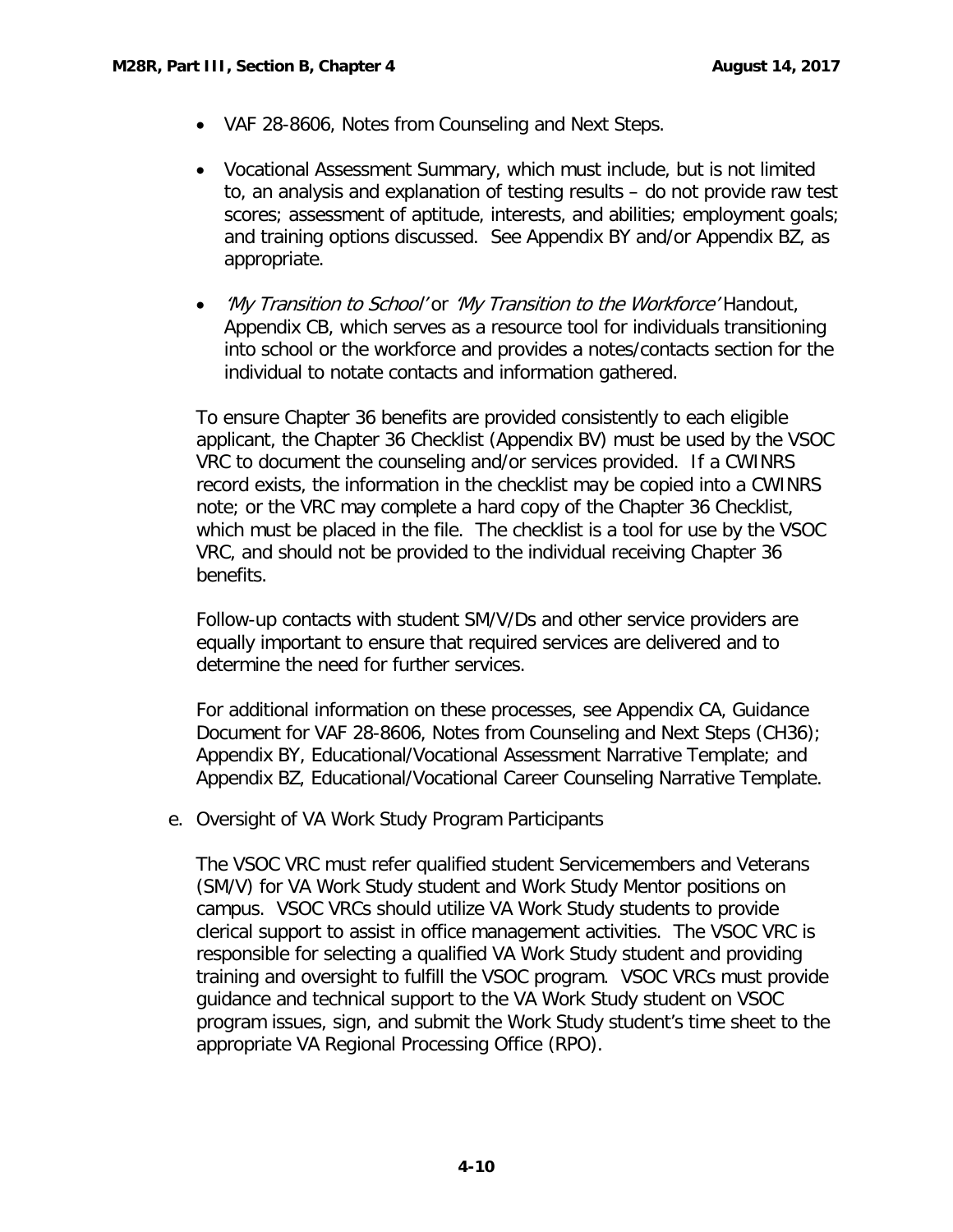Participants in the VA Work Study benefit may also perform duties as Work Study Mentors, if the qualifications for these positions are met (see Appendix BM, VA Work Study Mentor Position Description). The VSOC VRC is responsible for selecting, training, and providing oversight to VA Work Study Mentors, when utilized. VSOC VRCs may use the following process to build a new mentoring program or strengthen an existing one:

- Recruitment mentoring programs must realistically portray the benefits, practices, and challenges of becoming a mentor and clearly describe program expectations to mentees
- Mentor Screening screen prospective mentors to determine whether they have the time and personal commitment to be an effective mentor
- Training train prospective mentors in the basic knowledge and skills needed to build an effective mentoring relationship
- Matching pair the mentor based on similarities with the mentee, such as age, gender, etc.
- Monitoring and Support monitor mentoring relationships and milestones, and support mentors with ongoing advice and problem solving
- <span id="page-12-0"></span>f. Support of Vocational Rehabilitation and Employment (VR&E) Services

Most VSOC VRCs are subject matter experts (SME) for VR&E, as they previously worked in a VRC capacity in an RO. These VSOC VRCs can easily offer expert-level assistance regarding Chapter 31 benefits to student SM/V/Ds as necessary. However, VSOC VRCs that are new to VA will need to expand their knowledge of the VR&E program by working closely with their VR&E Officer (VREO) and local VRCs. Additionally, the VSOC VRC has limited authority when working on behalf of the primary VRC for a Chapter 31 participant. All VR&E program laws, regulations, directives, and procedures must be adhered to and all services must be delivered in coordination with the primary VRC. All decisions involving active VR&E participants need to be made by the primary VRC. The VSOC VRC must always involve the primary VRC in any interaction with a VR&E student SM/V/D. The VSOC VRC should assist the primary VRC in the following ways:

- Develop and submit referrals for VHA medical and mental health services on behalf of, or at the request of, the primary VRC
- Provide guidance on accessing transitional support services from oncampus and local community resources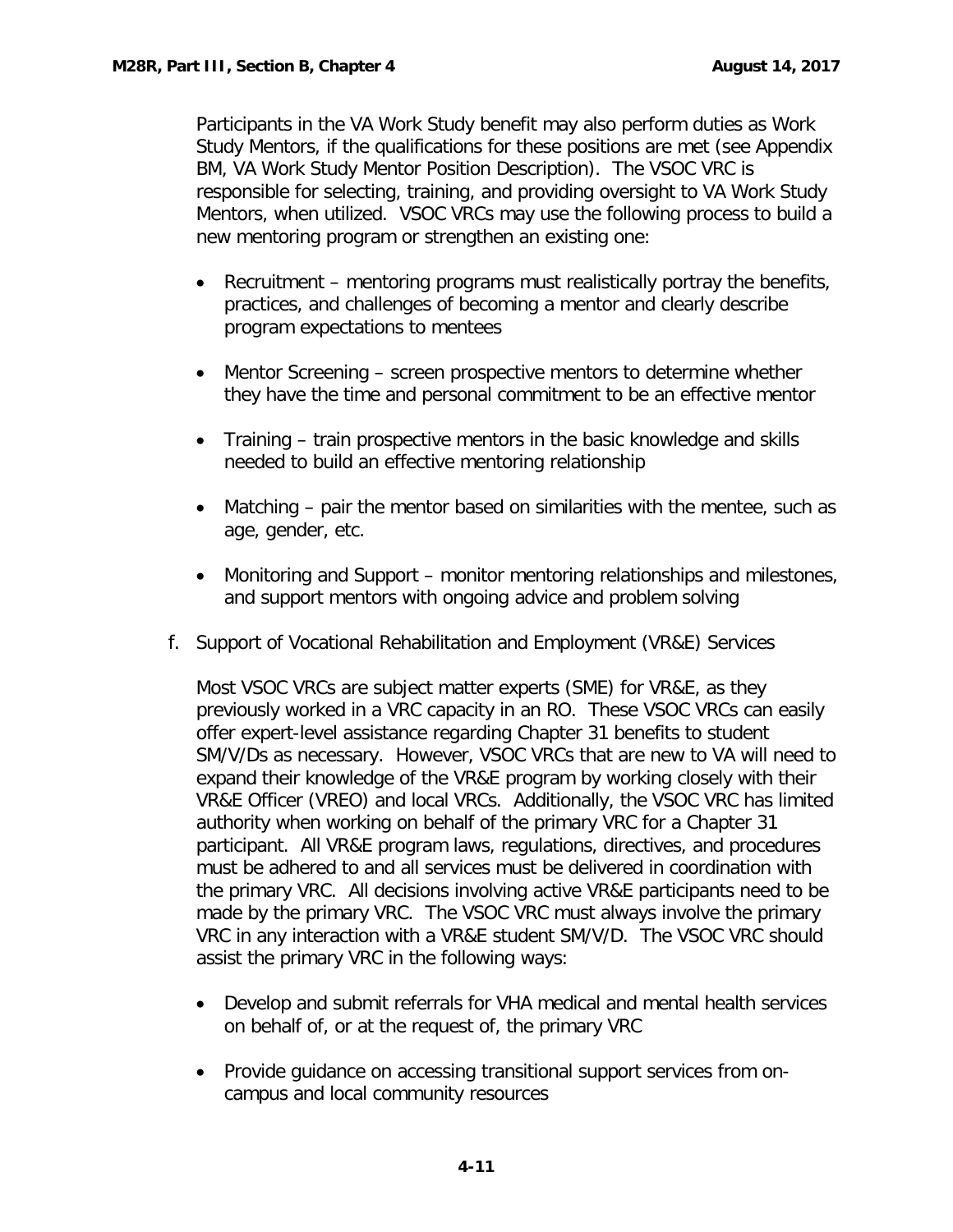- Provide limited face-to-face counseling sessions as discussed with the primary VRC
- Complete entitlement determinations for the Chapter 31 program to expedite access to benefits
- <span id="page-13-0"></span>g. VSOC Chapter 31 Workload Clarification

VSOC VRCs are expected to manage a reasonable Chapter 31 caseload as necessary (recommended no more than 50), so as to not diminish or compromise the mission of the VSOC Program. In addition, VSOC VRCs should not provide counseling or case management services to an individual who is receiving services under an Independent Living plan or pursuing a plan for Self-Employment. A VSOC VRC's Chapter 31 workload is also limited to only those students who are attending training at the VSOC VRC's assigned school(s). VSOC VRCs may not conduct recurring case management meetings with Chapter 31 participants assigned to other VRCs at the RO or another out based office location.

h. Use of Contract Counselors

VSOC VRCs may not make a referral to a contract counselor for the Initial Educational and Vocational Assessment under Contract Line Item Number (CLIN) D-1, or for Educational and Vocational Career Counseling using the D-2 CLIN.

i. Employment Assistance

The VSOC VRC must make every effort to inform student SM/V/Ds of the services available to them in securing employment, including services available through VA, on campus, and through other local community and government-sponsored programs. Special attention should be focused on student SM/Vs with disabilities in regards to the availability of employment assistance. Referrals for services will be submitted to the local VR&E Office for those student SM/Vs with service-connected disabilities who are not already participating in the Chapter 31 program.

The VSOC VRC must also take advantage of every opportunity to market student SM/Vs to employers attending or participating in job fairs or other on campus activities. In addition, VSOC VRCs should assist student SM/Vs with job seeking skills and job placement services as needed throughout their educational pursuits,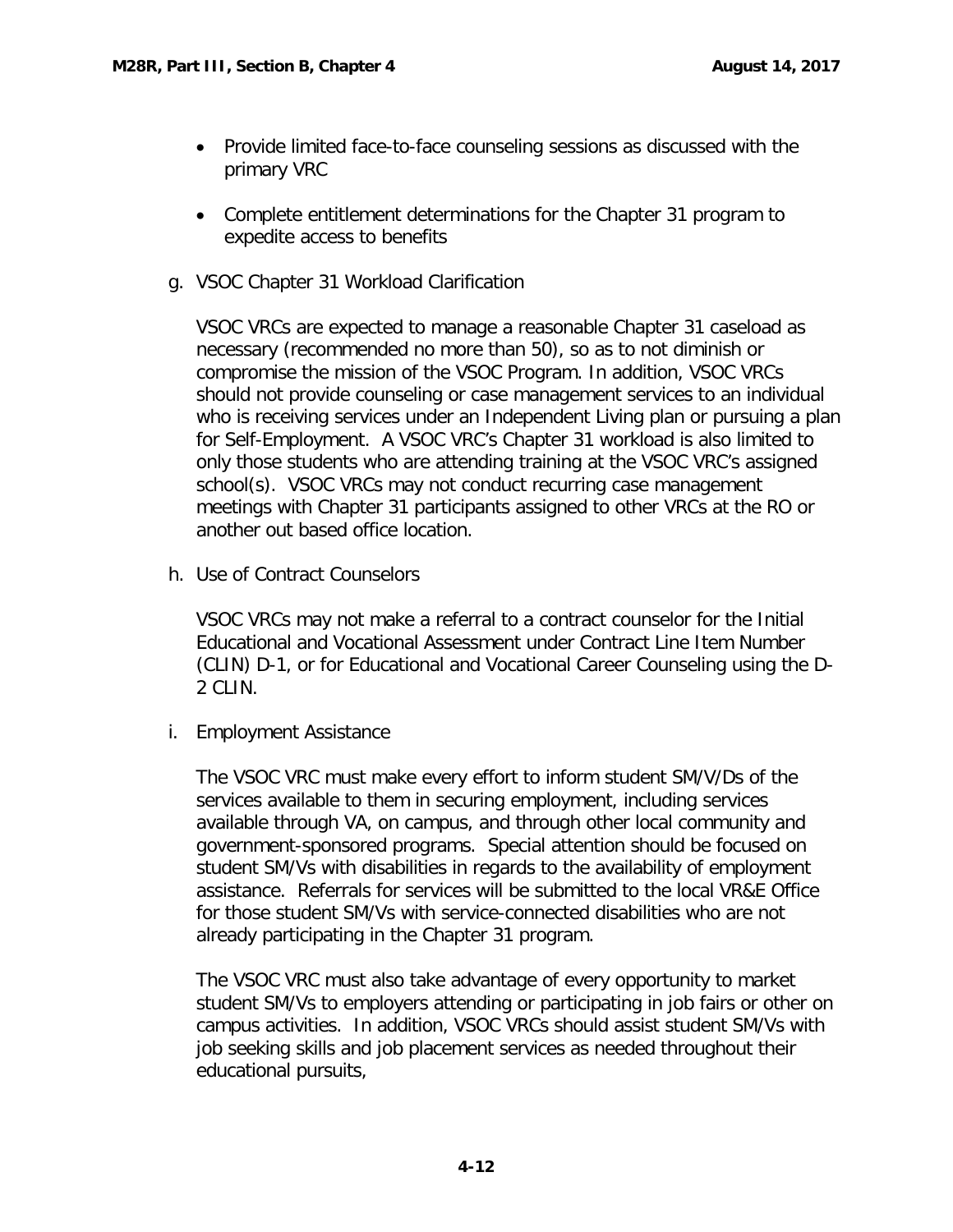#### <span id="page-14-0"></span>4.07 VSOC Partnerships

VSOC VRCs perform their duties with the support and collaboration of various partners, both on-campus and off. Partnerships vital to the success of the VSOC program are discussed below. Each VSOC VRC must also develop partnerships and resources to assist student SM/Vs in the local community.

### <span id="page-14-1"></span>a. Host University

The Host University is the postsecondary educational facility that has invited VA to implement the VSOC program at their facility. The VSOC VRC must work closely with officials at the Host University to establish a campus presence and gain access to campus events for student SM/V/Ds and VA beneficiaries. The VSOC VRC must assist the Host University in obtaining information on building Veteran-friendly programs and effectively supporting student SM/Vs. The Host University will provide the following:

- 1. Use of office space for VA personnel to provide services and assistance at no cost to VA.
- 2. Inclusion of VSOC VRCs in new student programs, such as new student orientation and Welcome Week activities, as appropriate.
- 3. Practical training on current services provided by the Host University, including career counseling; vocational assessment; employment assistance; financial aid; financial services; psychological counseling and health services; services for students with disabilities; learning assistance; and academic advising.
- 4. Inclusion of the VSOC VRC on the Host University's Veterans Support Committee.
- 5. Inclusion of the VSOC VRC during campus activities and events to provide outreach opportunities to student SM/V/Ds.
- 6. On-campus points of contact for the VSOC VRC.
- 7. Comprehensive information on college student development and the college-student experience, as it specifically relates to the Host University.
- 8. Information on the enrollment status persons utilizing VA Educational benefits, to records of academic progress, program pursuit, etc., as required by the Memorandum of Understanding (MOU) between the Host University and VR&E.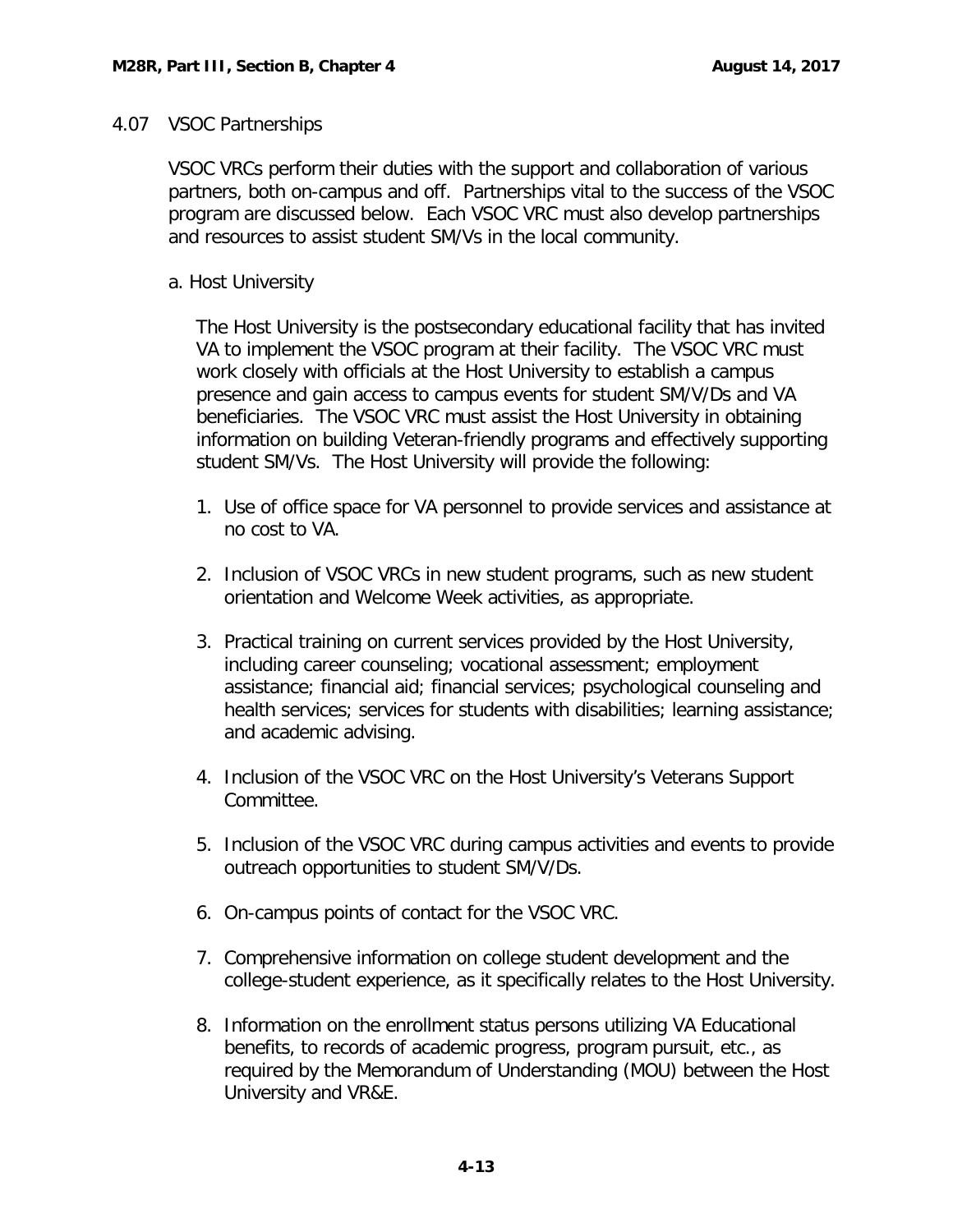<span id="page-15-0"></span>b. Vet Center Outreach Coordinator

In addition to the VSOC VRC, a full or part-time Vet Center Outreach Coordinator should be stationed at VSOC sites to provide peer-to-peer counseling and referral services, as necessary. The Vet Center Outreach Coordinator is available to refer student SM/Vs for healthcare services, including mental health treatment through the Veterans Health Administration (VHA) medical centers; college or university counseling centers; student disability services centers; community based outpatient clinics or Vet Centers.

<span id="page-15-1"></span>c. Veterans Integration to Academic Leadership (VITAL)

The VITAL initiative supports VA's mission to provide world-class healthcare and improve the mental health well-being of Veterans, while supporting their successful integration into college and university campuses through seamless access to VA healthcare services and on-campus clinical counseling. VITAL provides outreach and mental health services on campus; faculty training on Veteran-specific issues; peer support; referral training; and Veterans transition support classes. It also provides efficient care coordination of all available services, and promotes positive cohesion between Veterans and the entire learning community through campus and community clinical education and training. VSOC VRCs are encouraged to utilize VITAL to supplement supportive services for student Veterans. A listing of current VITAL sites is maintained at [www.mentalhealth.va.gov/studentveteran/vital\\_programs.asp](https://www.mentalhealth.va.gov/studentveteran/vital_programs.asp)

<span id="page-15-2"></span>d. VA Work Study Student

A VA Work Study student is an individual who is currently enrolled in training under a VA education benefit, who qualifies for the VA Work-Study Allowance program. Program criteria include full-time or ¾-time rate of pursuit in a college degree, vocational, or professional program. VSOC VRCs will utilize VA Work Study students to provide clerical support to assist in office management activities. VA Work Study students may not have access to VA information systems containing PII. The application for VA Work-Study, VAF 22-8691, is available on the GI Bill website, and/or instructions on how to access the form can be found in Appendix O, VA Forms. Additional information on the VA Work Study benefit can be found at [www.benefits.va.gov/gibill/workstudy.asp](http://www.benefits.va.gov/gibill/workstudy.asp) 

<span id="page-15-3"></span>e. VA Work Study Mentor

VSOC program mentoring services are designed to help student SM/Vs succeed in their academic and career pursuits. The program's goal is to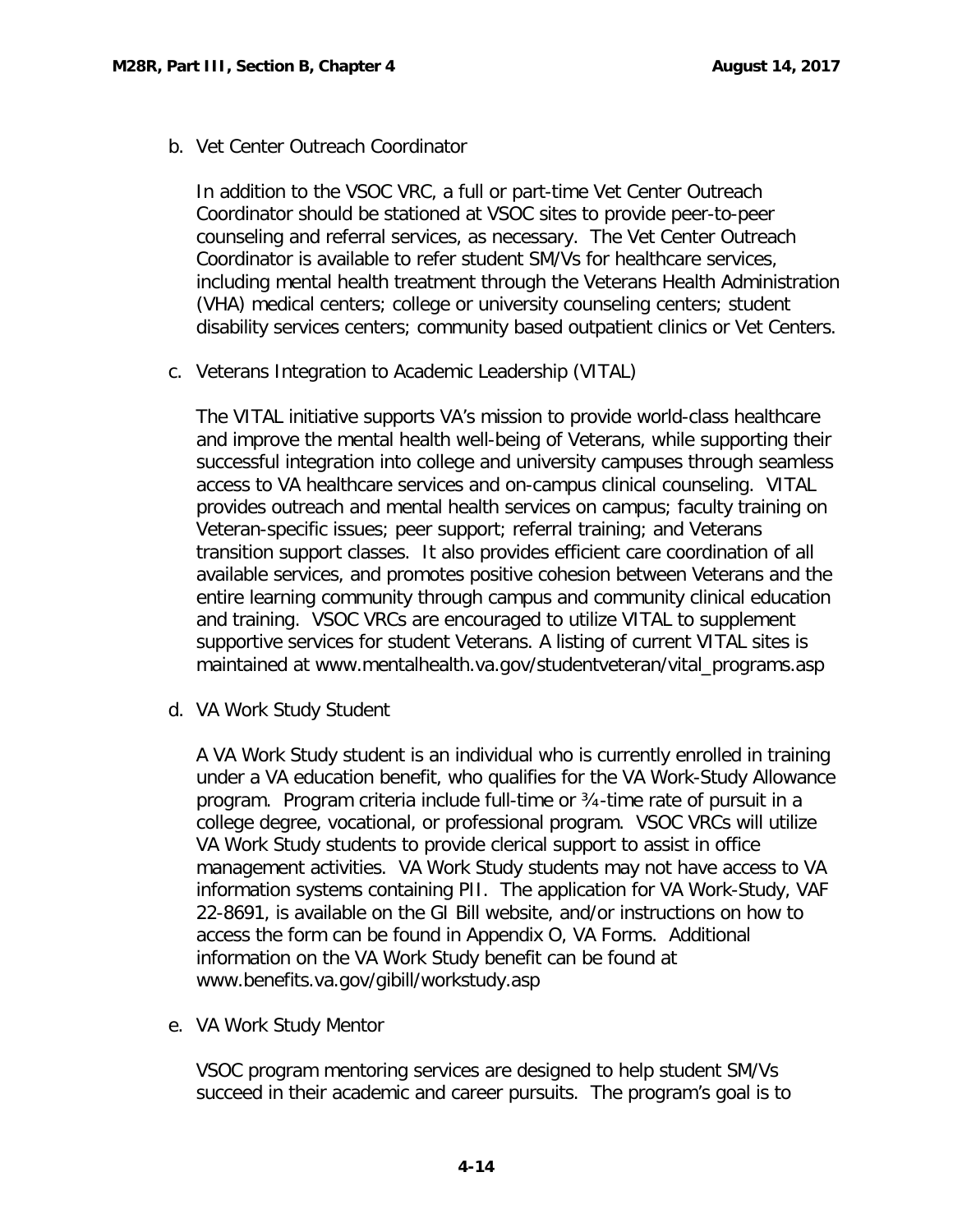increase the retention of student SM/Vs by providing incoming freshmen and at-risk students opportunities to learn from mentors who serve as coaches, role models, advisors, guides, and referral agents.

VSOC mentoring programs are based on the campus location and needs of student SM/Vs at the campus. Some VSOC sites are able to utilize established school mentoring programs if these programs are Veteran-centric. Mentoring programs that are focused on both academics and Veteran needs can assist student SM/Vs with overcoming transitional challenges, applying for benefits, and providing referrals to the VSOC VRC for intervention and counseling.

See Appendix BM, VA Work Study Mentor Position Description, for additional information.

- <span id="page-16-1"></span><span id="page-16-0"></span>4.08 VSOC Documentation and Reporting Requirements
	- a. Documenting Outreach Activities

VSOC VRCs must complete an Event Outbrief report within 48 hours of participating in an outreach event. The report must be signed by a designated campus official and forwarded to the VREO. VSOC VRCs must also track outreach efforts made to engage student SM/V/Ds on academic probation.

b. Documenting Chapter 36 Services

Activities that do not require a formal application or request for benefits are referred to as Chapter 36 Services. These activities are limited to basic assistance and do not require one-on-one comprehensive counseling and guidance. Chapter 36 Services may include, but are not limited to, activities such as:

- Assistance with registration for eBenefits.
- Assistance with accessing the Veterans Employment Center.
- Assistance with registration for VA Healthcare (my HealtheVet).
- Identification of on-campus resources available to all students.
- Identification of work-study opportunities.
- Referral to campus mentoring programs.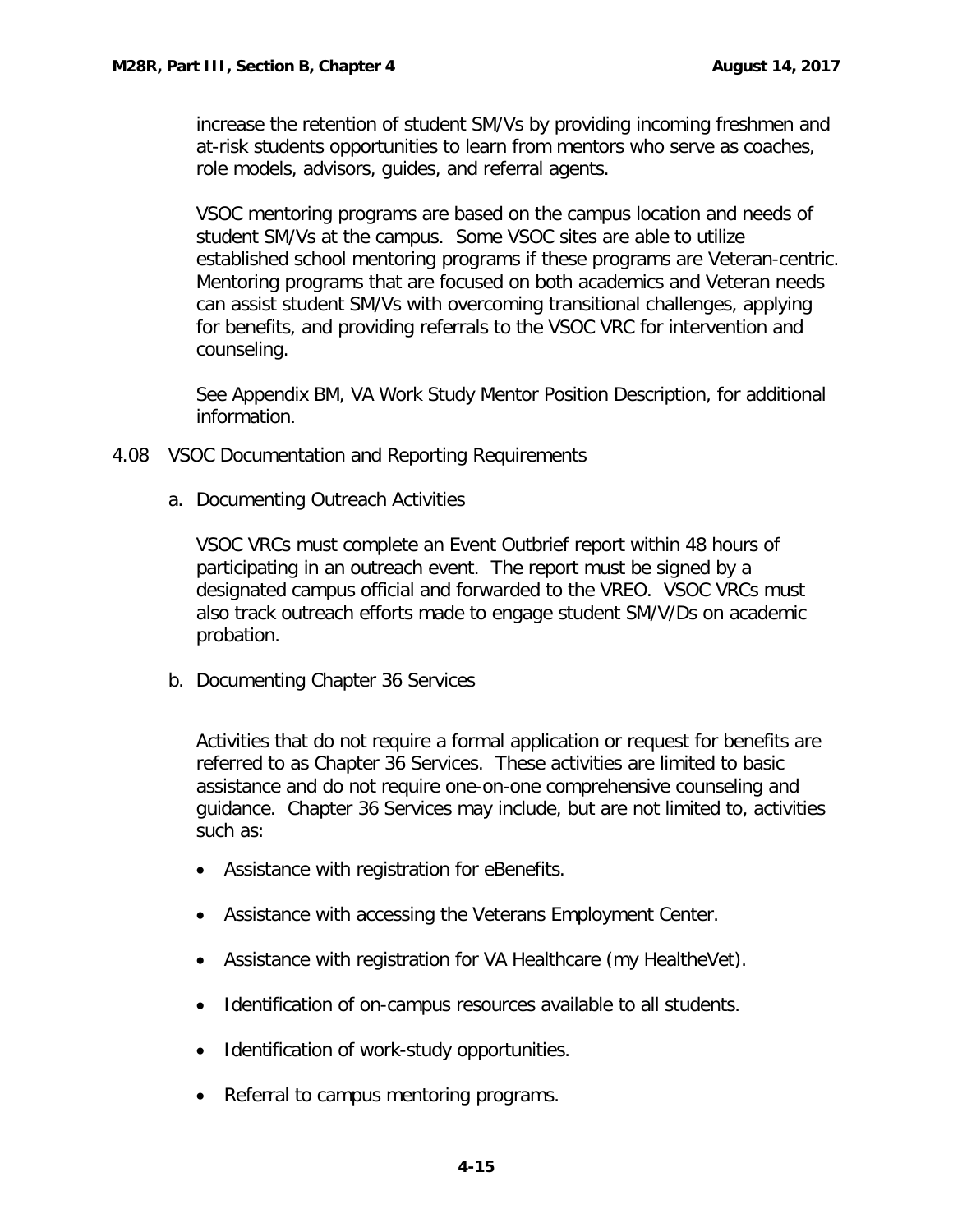• Review of any applicable articulation agreements.

If an individual needs Chapter 36 Counseling, then the individual will need to submit a formal application, VAF 28-8832. Appendix BV, Chapter 36 Checklist, serves as a guide to assist in documenting provision of Chapter 36 services. The checklist must be used by the VSOC VRC to document the activities and services provided. If counseling is not provided, then an application does not need to be processed and a CWINRS record is not created; however, eligibility for Chapter 36 must still be established. The checklist documenting the Chapter 36 Services provided must be filed in a manila folder and placed in a locked cabinet for audit and record keeping for no less than one year per the RCS.

<span id="page-17-0"></span>c. Documenting Chapter 36 Counseling

Any individual who wishes to receive Chapter 36 Counseling is required to complete a VAF 28-8832, or choose the option to apply online after logging on to eBenefits. Other requests for Chapter 36 Counseling may be accepted, to include the receipt of VAF 22-1990 or written request that includes name, social security number, and discharge date.

Chapter 36 Counseling is more specialized, and involves assessment of needs, interpretation of test results or transferable skills, and goal mapping activities. Chapter 36 Counseling must be conducted in an individual setting, and may not be provided to groups. Chapter 36 Counseling may include, but is not limited to, activities such as:

- VA benefits coaching.
- Adjustment counseling.
- Assessment and exploration of interests and aptitudes.
- Assistance in identifying educational goals and training facilities.
- Assistance determining employment goals.
- Discussion of impact of grades and/or assistance identifying resources to resolve academic probation.
- Assistance with change in major or field of study.
- Goal mapping activities and coaching.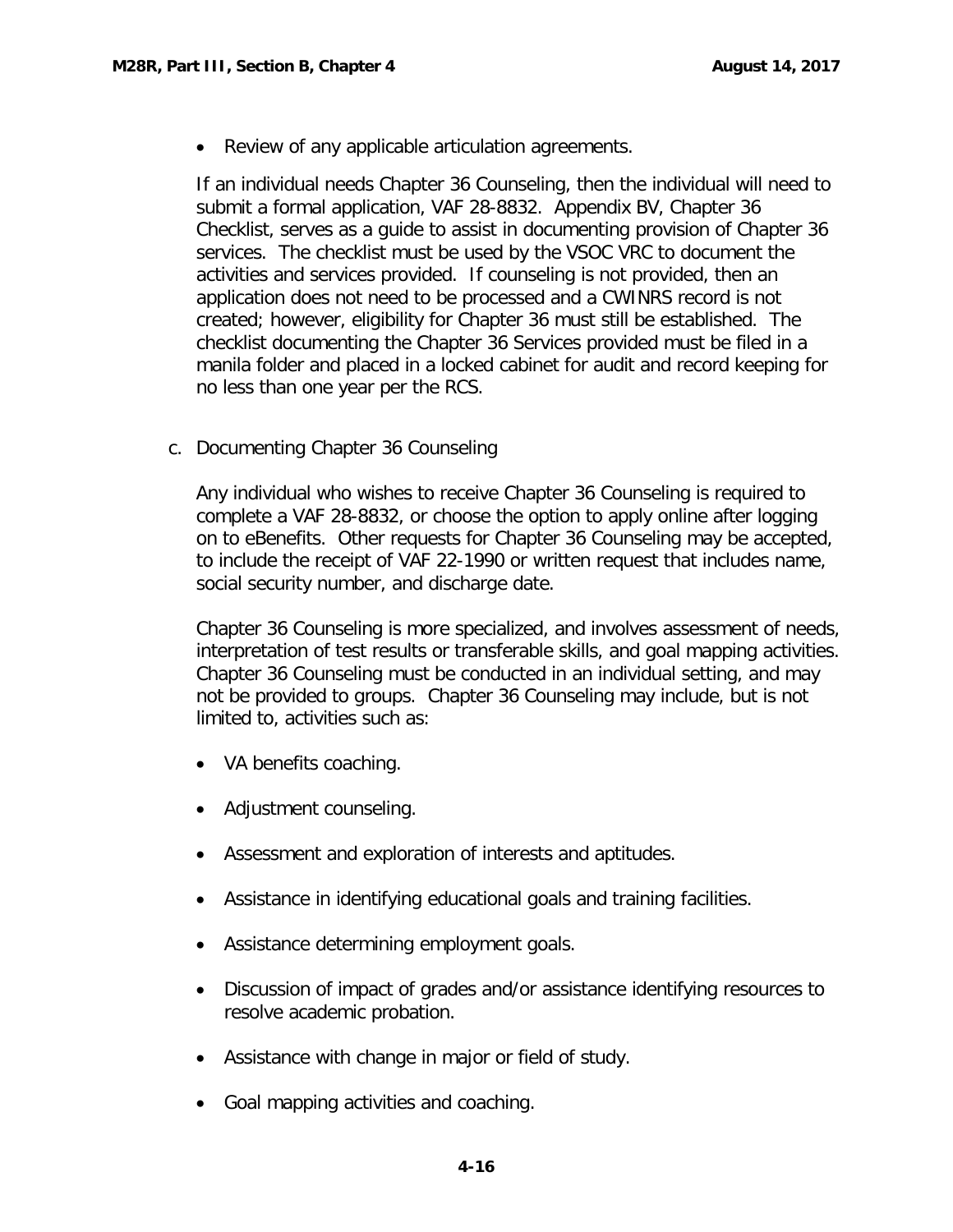• Review of any applicable articulation agreements.

If the individual needs Chapter 36 Services within the scope of Chapter 36 Counseling, then both may be provided. All individuals receiving Chapter 36 Counseling must have an active CWINRS record with case actions documented in CWINRS. Review of information contained in the CRM-UD is one way to determine eligibility for a Chapter 36 applicant. The Chapter 36 Checklist must be completed to document the Chapter 36 benefits provided.

Upon completion of Chapter 36 Counseling within a school term, the case should be closed and archived in CWINRS. Services should be provided as specified in the VSOC VRC performance standards, as described in Appendix BK. If the Veteran returns for additional counseling within the same term and the case has been closed, the CWINRS record must be activated without changing the case status. No new application required in this situation; however, counseling must be documented in CWINRS and the VSOC Access Database. Once the case is closed in CWINRS, if additional services are requested and it is in a new term, the SM/V/D must submit a new application, and a new eligibility determination must be made. If the SM/V/D is eligible, the case must be reopened in Applicant status to provide counseling services, and the VSOC VRC must document the CWINRS record accordingly.

VSOC VRCs should refer to section 4.06.d of this chapter and M28R.VII.A.1 for guidance on administering and documenting Chapter 36 Counseling services provided.

<span id="page-18-0"></span>d. Documenting Chapter 31 Counseling

Entitlement determinations must be made and documented in accordance with M28R.IV.B.5. CWINRS case notes should be made in accordance with M28R.II.A.2.

<span id="page-18-1"></span>e. VSOC Monthly Student Tracking Report

All VSOC VRCs must document outreach, advocacy, referral, counseling, and benefits-related activities. VSOC VRCs must submit a monthly report to VA Central Office by utilizing the "Monthly to VACO" button on the VSOC Access Database switchboard. These monthly reports are due to the Outreach Mailbox at VAVBAWAS/CO/VREOUTREACH by close of business (COB) on the  $5<sup>th</sup>$  of each month to report the previous month's data. If the  $5<sup>th</sup>$  falls on a holiday or weekend, reports must be submitted by COB on the last business day prior to the holiday or weekend. The VSOC Monthly Student Tracking